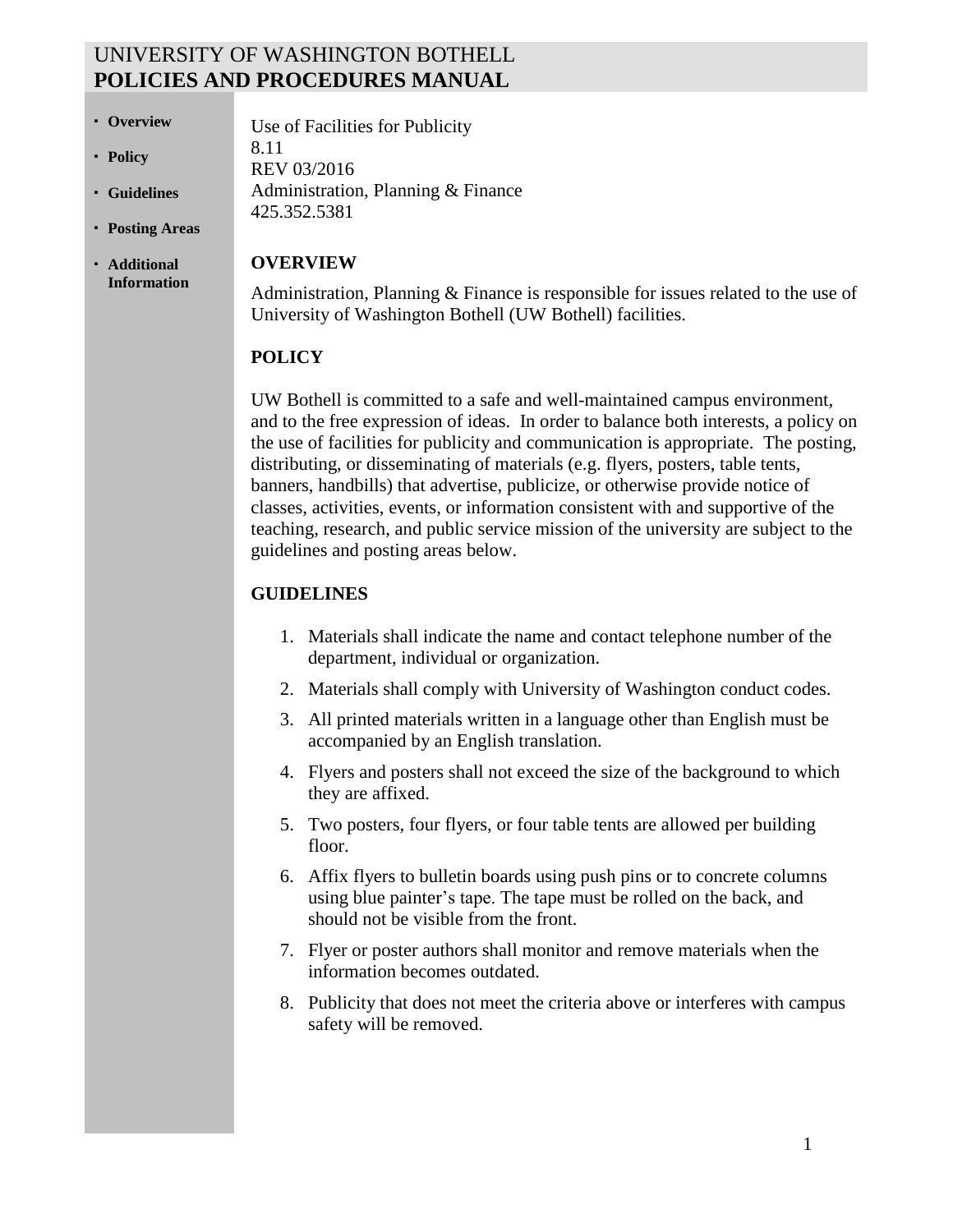### **POSTING AREAS**

- 1. Bulletin Boards
	- a. Departmental bulletin boards, typically located outside administrative or academic department offices, are maintained by the respective departments. Posting is restricted and permission must be obtained from the department.
	- b. Non-departmental bulletin boards are available in the UW1 and UW2 buildings. Each bulletin board has a specific purpose. Only fliers related to the purpose of the bulletin board are allowed.

#### **UW1 Lower Level:**

| North hall                 | University & General Information                                      |  |
|----------------------------|-----------------------------------------------------------------------|--|
| South hall                 | Community & Commercial Notices (i.e. for rent, for sale, etc)         |  |
| <b>UW1 061</b>             | UWB Orientation & Transition Programs ** restricted**                 |  |
| <b>UW1 080</b>             | UWB Student Affairs ** restricted**                                   |  |
| <b>UW1 1st Floor:</b>      |                                                                       |  |
| North hall                 | University Information                                                |  |
| South hall/West wall       | General Information                                                   |  |
| South hall/East wall       | Transportation Center ** restricted**                                 |  |
| UW1 2 <sup>nd</sup> Floor: |                                                                       |  |
| North hall                 | University Information                                                |  |
| South hall                 | General Information                                                   |  |
| UW1 211                    | School of Nursing and Health Studies ** restricted**                  |  |
| UW1 260                    | <b>Faculty Offices (Under Construction)</b>                           |  |
| UW1 271                    | <b>Faculty Offices (Under Construction)</b>                           |  |
| UW1 3rd Floor:             |                                                                       |  |
| North hall                 | University Information                                                |  |
| South hall                 | General Information                                                   |  |
| UW1 311                    | School of Educational Studies ** restricted**                         |  |
| UW1 360                    | <b>STEM Office of Research and Graduate Studies</b><br>**restricted** |  |
| <b>UW1 381</b>             | School of Business ** restricted**                                    |  |
| UW1 390                    | School of Interdisciplinary Arts and Sciences ** restricted**         |  |
| <b>UW2 Lower</b><br>Level: |                                                                       |  |
| Lobby Southeast wall       | Transportation Center ** restricted**                                 |  |
| Lobby Southwest wall       | University Information                                                |  |

North hall/East wall General Information Commons UWB Student Affairs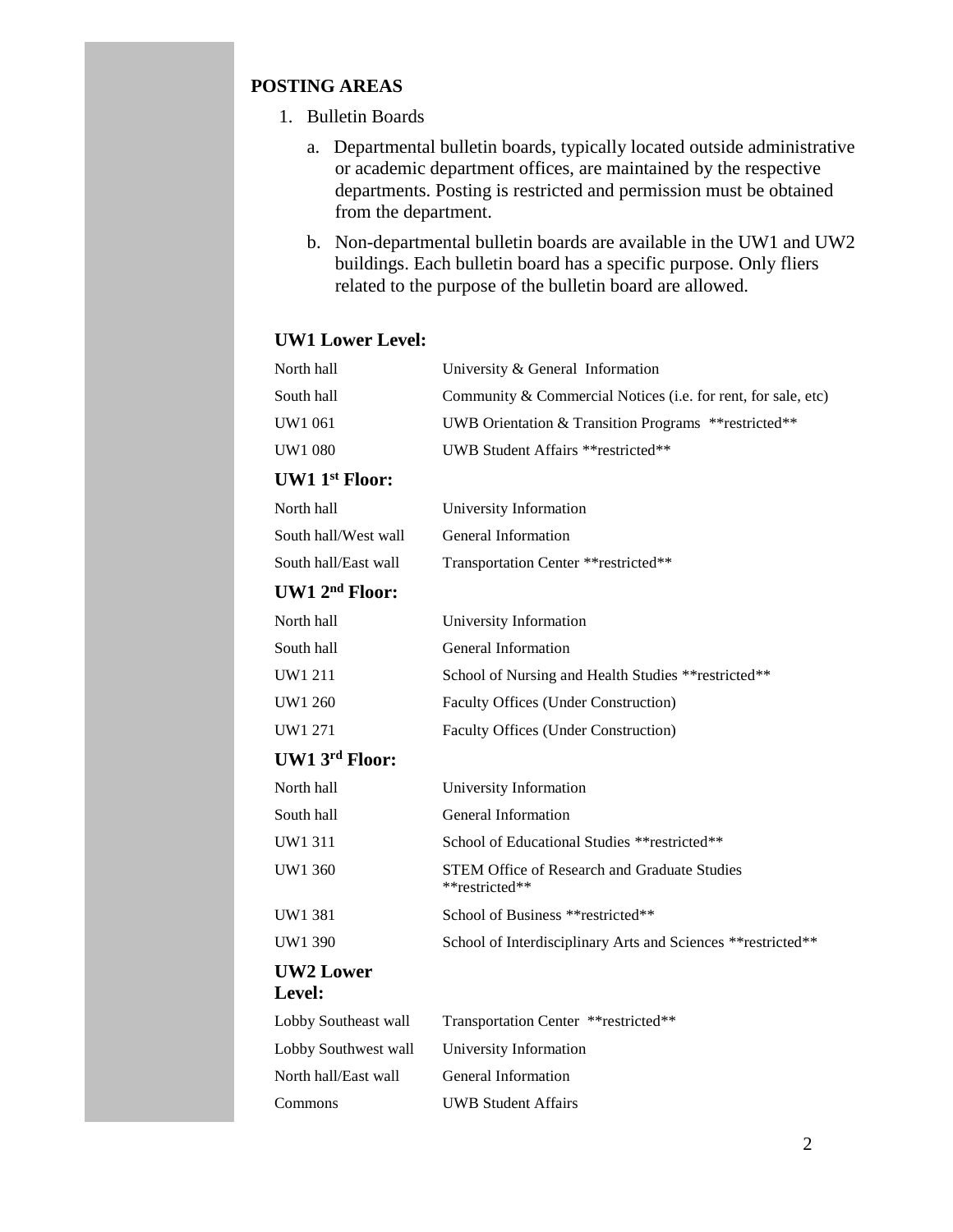# **UW2 1st Floor:**

| $UW21^{st}$ Floor:                |                                                                                                   |
|-----------------------------------|---------------------------------------------------------------------------------------------------|
| East wall                         | University & General Information                                                                  |
| UW2 2 <sup>nd</sup> Floor:        |                                                                                                   |
| East wall                         | University & General Information                                                                  |
| UW2 3rd Floor:                    |                                                                                                   |
| Southwest wall                    | UWB Education ** restricted **                                                                    |
| Northeast wall                    | UWB Graduate Studies ** restricted**                                                              |
| <b>ARC Lower</b><br>Level:        |                                                                                                   |
| Front door elevator               | University Information                                                                            |
| <b>ARC</b> 1 <sup>st</sup> Floor: |                                                                                                   |
| Front door elevator               | University Information                                                                            |
| $\rm{ARC}$ $\rm{2^{nd}}$ Floor:   |                                                                                                   |
| Front door elevator               | University Information                                                                            |
|                                   | *Please note that ARC may be changing/adding posting<br>locations throughout Spring Quarter, 2016 |
| <b>Husky Hall</b>                 |                                                                                                   |
| Multipurpose room                 | University Information                                                                            |
| West vending machines             | University & General Information                                                                  |
| Southwest wing                    | University & General Information                                                                  |
| Southeast wing                    | University & General Information                                                                  |
| East wing                         | University Information                                                                            |
| Discovery Hall 1st<br>Floor       |                                                                                                   |
| Main area north end               | University & General Information                                                                  |
| Discovery Hall 2nd                |                                                                                                   |
| <b>Floor</b>                      |                                                                                                   |
| <b>Northeast Restrooms</b>        | University & General Information                                                                  |
| Northeast elevators               | University & General Information                                                                  |
| Northwest wall                    | University & General Information                                                                  |
| Discovery Hall 3rd                |                                                                                                   |
| <b>Floor</b>                      |                                                                                                   |
| Northwest wall                    | University Information                                                                            |
| <b>Northeast Restrooms</b>        | University & General Information                                                                  |
| Discovery Hall 4th                |                                                                                                   |

## **Floor**

| Northeast Restrooms | University & General Information |
|---------------------|----------------------------------|
| Northwest wall      | University & General Information |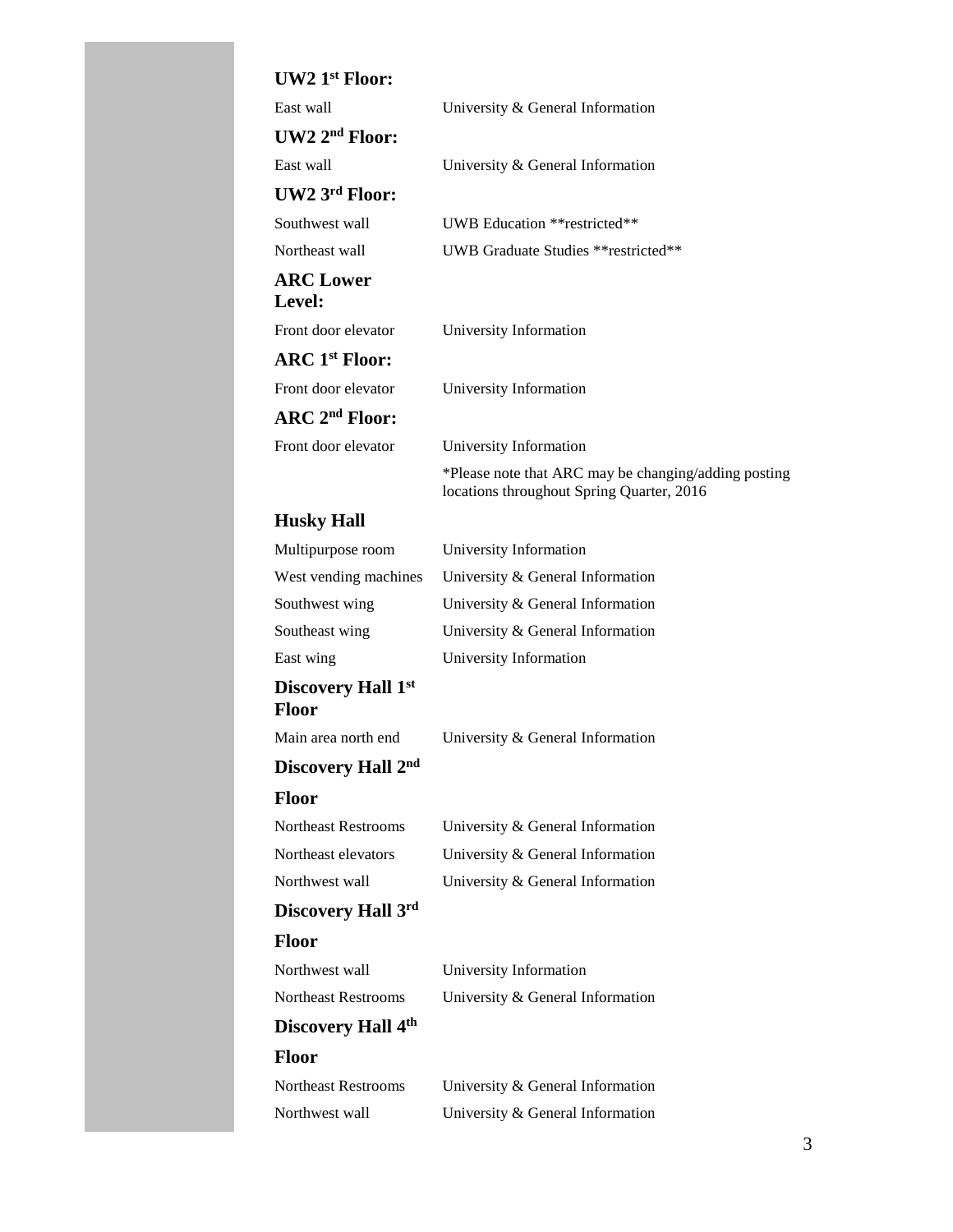- 2. Student Project Display Rails
	- a. Student Project Display Rails are located in south hallways of UW1 and between the restrooms in Husky Hall. The primary purpose of these rails is for the display of student academic projects.
	- b. Faculty may reserve the use of the display rails on the third floor through STEM Office of Research and Graduate Studies at 425-352- 3470. Student project display is limited to 3 continuous weeks per class unless otherwise approved.
	- c. University materials may be affixed to display rails when they are not in use for student projects.
- 3. Banners
	- a) Large banners intended for high-profile locations including garages, the Commons and North Creek Events Center must be approved by UW Bothell prior to design, printing and installation.
	- b) Start the approval process by completing a job request for approval of content, duration, location, and size of banner from the Office of Advancement & External Relations. Content approval will be based upon two primary considerations:
		- $\triangleright$  Is the subject matter relevant to a campus-wide audience (e.g. commencement, welcome students, career week);
		- $\triangleright$  Are UW and UW Bothell branding guidelines being adhered to;
	- c) Following approval from the Office of Advancement  $& External$ Relations submit a job request to Facilities Services for banner installation and removal.
	- d) All expenses associated with banner design production, installation and storage will be billed to the requesting department's budget.
	- e) Black-out periods may be implemented to accommodate campuswide priorities such as commencement and career week.

Current blackout periods for south garage:

Career Fair - second or third week of fall quarter and the fourth week of spring quarter Commencement - May 1 to June 15 Welcome New Students - September 19 to October 21

- 4. Handbill Distribution
	- a. Solicitation or distribution of handbills, pamphlets and similar materials by anyone, whether a member of the university community or of the general public, is permitted on the campus promenade between the South Garage and UW1 building or in the UW2 Commons lobby.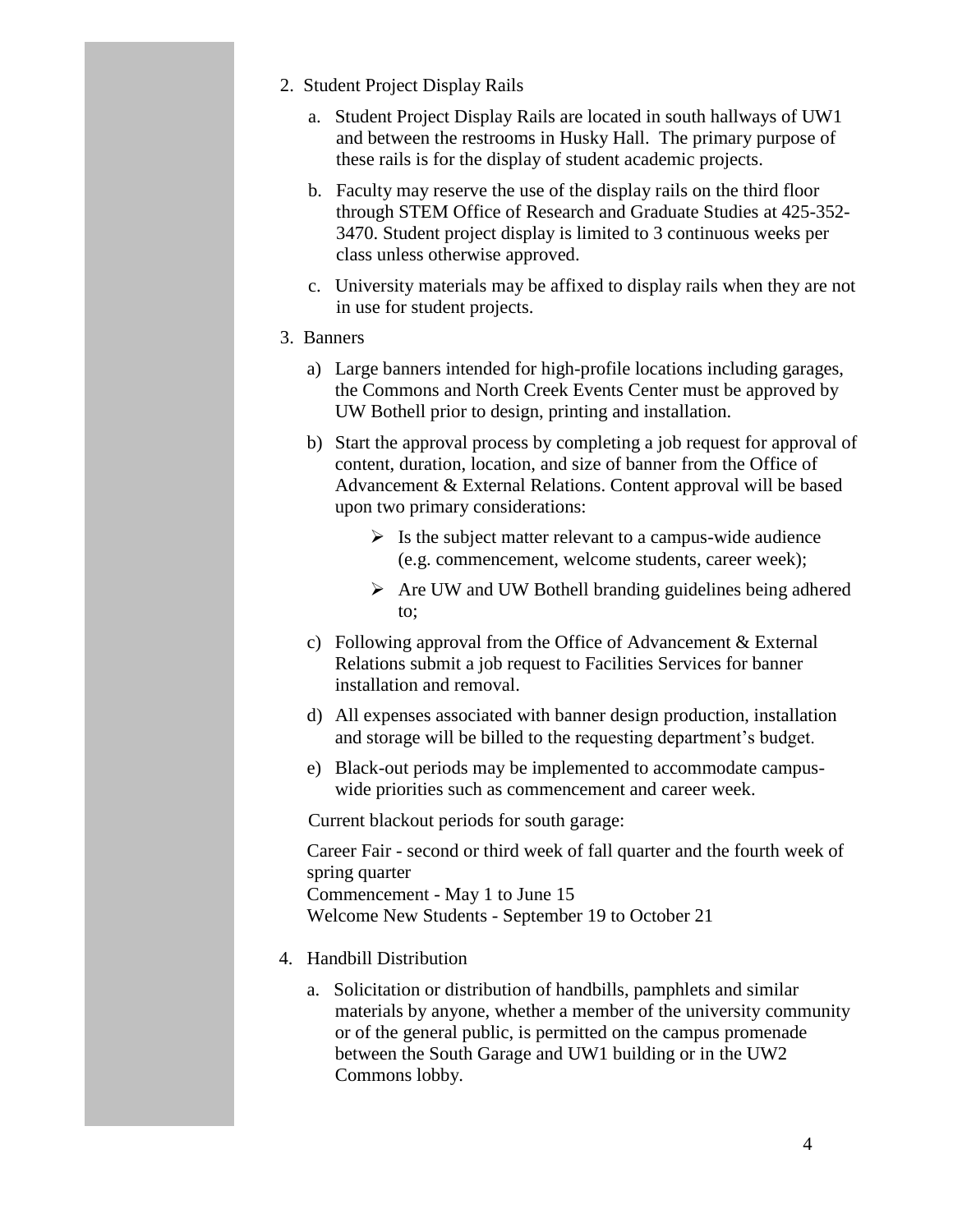- b. No individual or group may leave flyers, announcements, or printed literature of any kind unattended on campus grounds or inside any campus buildings with the exception of designated literature racks for publications.
- c. To ensure proper coordination and safety, requests by the general public or outside organizations to distribute handbills are coordinated by Facilities & Campus Operations at 425-352-3556.
- 5. Sandwich Board & Easels
	- a. Sandwich boards and easels shall be used only to advertise or publicize University business, activities and events.
	- b. Sandwich boards may be no larger than 4 feet by 3 feet.
	- c. One sandwich board or easel is allowed in building lobbies. Two sandwich boards or easels per group/event are allowed on the campus promenade.
	- d. Sandwich boards or easels are prohibited from blocking pedestrian walkways, from the center of the promenade, and from hallways, stairwells, elevators, and restrooms.
	- e. Sandwich board or easel owners must monitor and remove boards when the information becomes outdated.
	- f. Sandwich boards or easels that do not meet the criteria above or interfere with campus safety will be removed.
- 6. Restricted areas
	- a. Posting is prohibited in classrooms, restrooms, elevators, and on or near permanent or fixed signage.
	- b. Materials may not be placed on or against, attached to, or written on any structure or natural feature of the campus such as, but not limited to, doors, exterior facades of buildings, glass, painted surfaces, surfaces of walkways or roads, outdoor sign or lamp posts, waste receptacles, trees, landscape or stakes.
- 7. Exceptions
	- a. Permanent or temporary exceptions to any of these guidelines may be addressed to the Vice Chancellor of Administration, Planning & Finance at [uwb-adminplng@uw.edu.](mailto:uwb-adminplng@uw.edu)